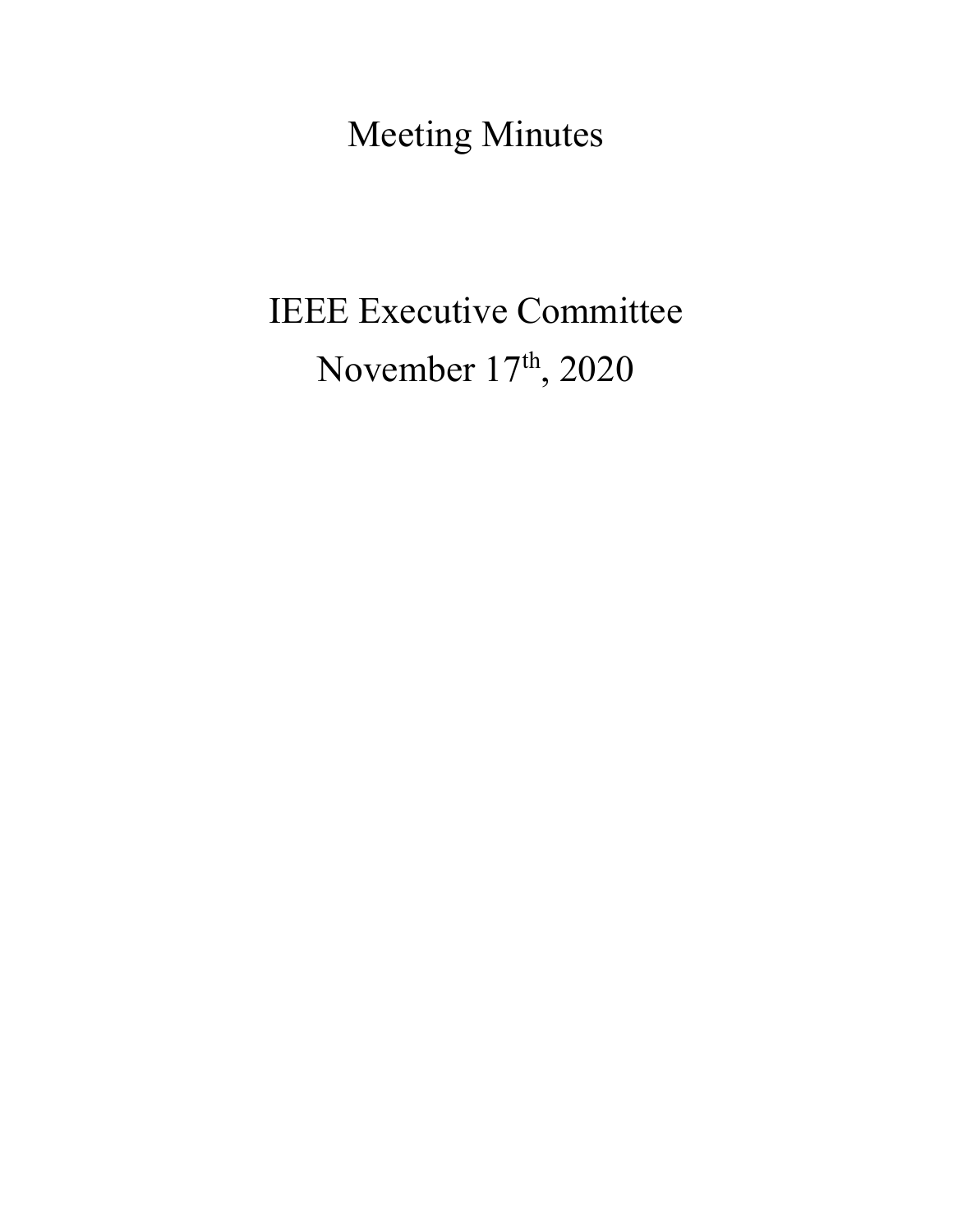

University of Saskatchewan IEEE Student Branch Meeting minutes for Sept 29, 2020 Page 2 of 6

### 1. CALL MEETING TO ORDER

Motion: Leo Second: Braeden

# 2. CALL FOR QUORUM

| <b>ABSENT</b> | <b>PRESENT</b>   | <b>POSITION</b>                   | <b>MEMBER</b>          | <b>SIGNATURES</b> |
|---------------|------------------|-----------------------------------|------------------------|-------------------|
|               | $\boldsymbol{x}$ | Chair*                            | Alexandria Shields     |                   |
|               |                  |                                   | (Lexie)                |                   |
|               | $\mathbf{x}$     | Vice Chair*                       | Jonathan Tu            |                   |
|               | $\boldsymbol{x}$ | Finance Director*                 | Rafeh Khan             |                   |
| X             |                  | Academic Director*                | Devin Ramaswami        |                   |
|               | $\mathbf{x}$     | Social Director*                  | Leo Blocka             |                   |
|               | $\mathbf{x}$     | <b>Public Relations Director*</b> | <b>Austin Grismer</b>  |                   |
|               | $\mathbf{x}$     | McNaughton Director*              | Braeden Leisler        |                   |
|               |                  | Illumination Director*            | N/A                    |                   |
|               | $\mathbf{x}$     | Community Outreach Director*      | Nate Berzolla          |                   |
|               | X                | Grad. Banquet Director*           | <b>Riley Stevenson</b> |                   |
|               |                  | <b>Robotics Coordinator</b>       | N/A                    |                   |
|               | $\mathbf{x}$     | Discord Manager                   | Alex Bechtold          |                   |
|               | $\mathbf{x}$     | Grad. Student Rep.                | Logan Markewich        |                   |
|               |                  | Second Year Rep.                  | Gedeon Isezerano       |                   |
|               | X                |                                   | Hasin Raihan           |                   |
|               | $\mathbf{x}$     | Third Year Rep.                   | Alex Bechtold          |                   |
|               | $\boldsymbol{x}$ |                                   | Drew Johnston          |                   |
|               | $\mathbf{x}$     | Fourth Year Rep.                  | Dayne Gawley           |                   |
|               | X                |                                   | Dayton Haubrich        |                   |

\* Indicates Officer positions entitled to vote and compose the "Executive Committee".

Executive Meetings are only to be attended by Executive members, the Class Representative Committee and any non-Executive individual(s) invited by the Branch Chair for official purposes (Constitution Article 9, Section 2).

Quorum for any Executive meeting is two-thirds of the Executive. No motions can be passed without quorum. With quorum, all motions may be passed by simple majority vote (Constitution Article 9, Section 4).

# 3. Accept meeting minutes from last meeting

Motion: Drew Result: Pass Against: 0 Abstain: 0 For: 7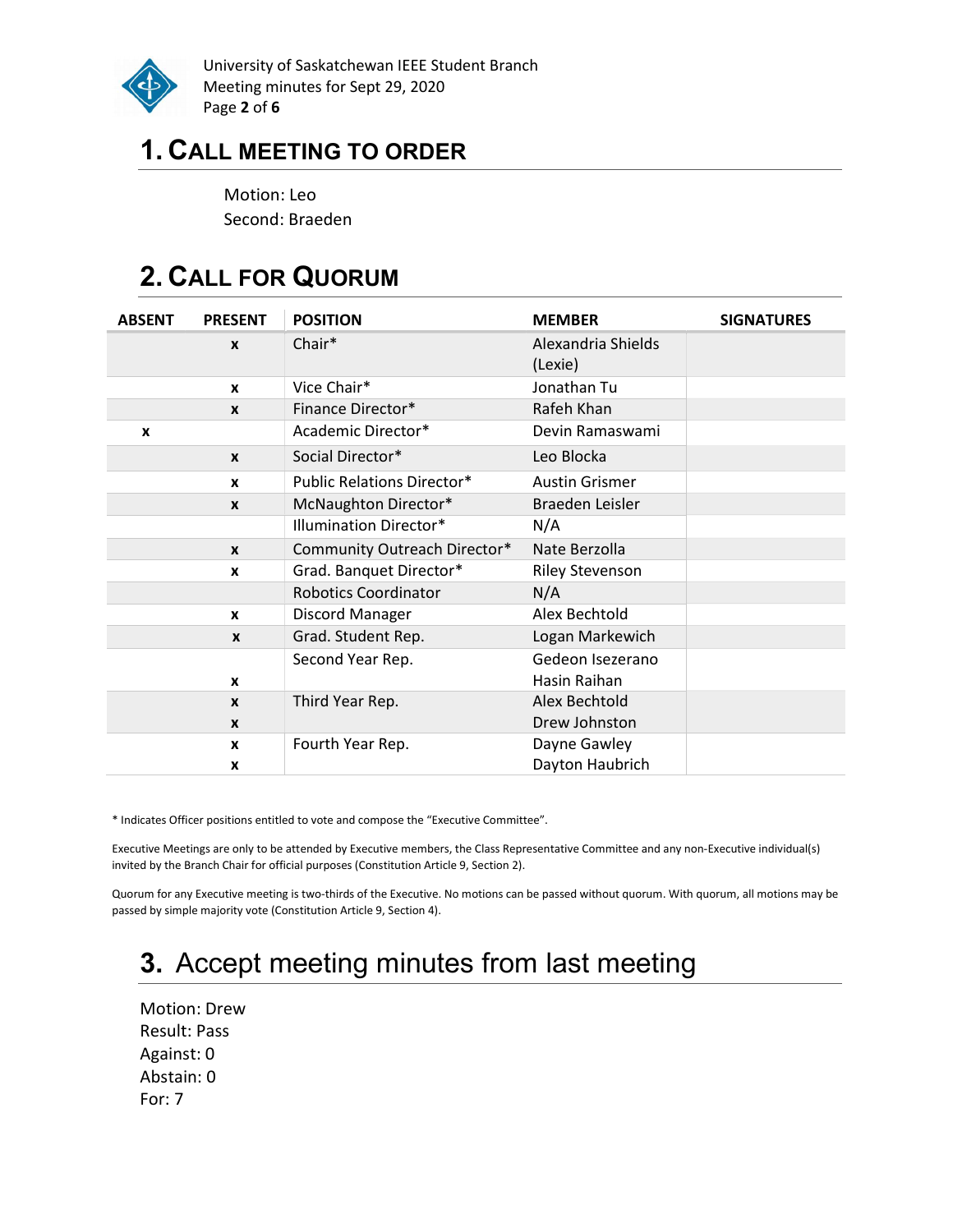

### 4. NEW BUSINESS

4.1. Executive Items

#### **Chair**

- **NSS meeting** 
	- o AGM was cancelled
		- $\blacksquare$  Moved to Dec 3<sup>rd</sup> WebEx
- Mail
	- o We got it (physical copy was scanned and sent to us)
- **Illumination** 
	- $\circ$  \$21,592.65 in the Illumination chequing account
		- $\bullet$  (\$7644.21 in 2019)
		- Needs to be moved to the IEEE account
	- $O$  \$5,622.79
		- **This is inside a GIC**
	- o Should increase the limit of the Illumination bank account
- **Johanson meeting** 
	- o Approval for mental health survey
		- **Must use survey monkey**
		- **Johanson and Sparling need to approve it**
	- o Should talk to Profs about IEEE tutorials for their class
- Will be giving the a fridge key to Rory so he can clean out

#### Vice Chair

**Will update the pictures on the IEEE website to be relatively the same size** 

#### Financial Director

- **E** Still waiting for Mid West to get back to us about clothing
	- o Will most likely send a follow up email
- **IFEE ICF special grant application** 
	- o Applied for \$1,200
- **Tutorial EE221** 
	- o Tutorial leader (Zhongru) was paid \$100
- Reimbursement to Zhongru for EE221 tutorial of \$100 (Did not happen in meeting, happened in Discord)
	- o Motion: Rafeh
	- o Result: Pass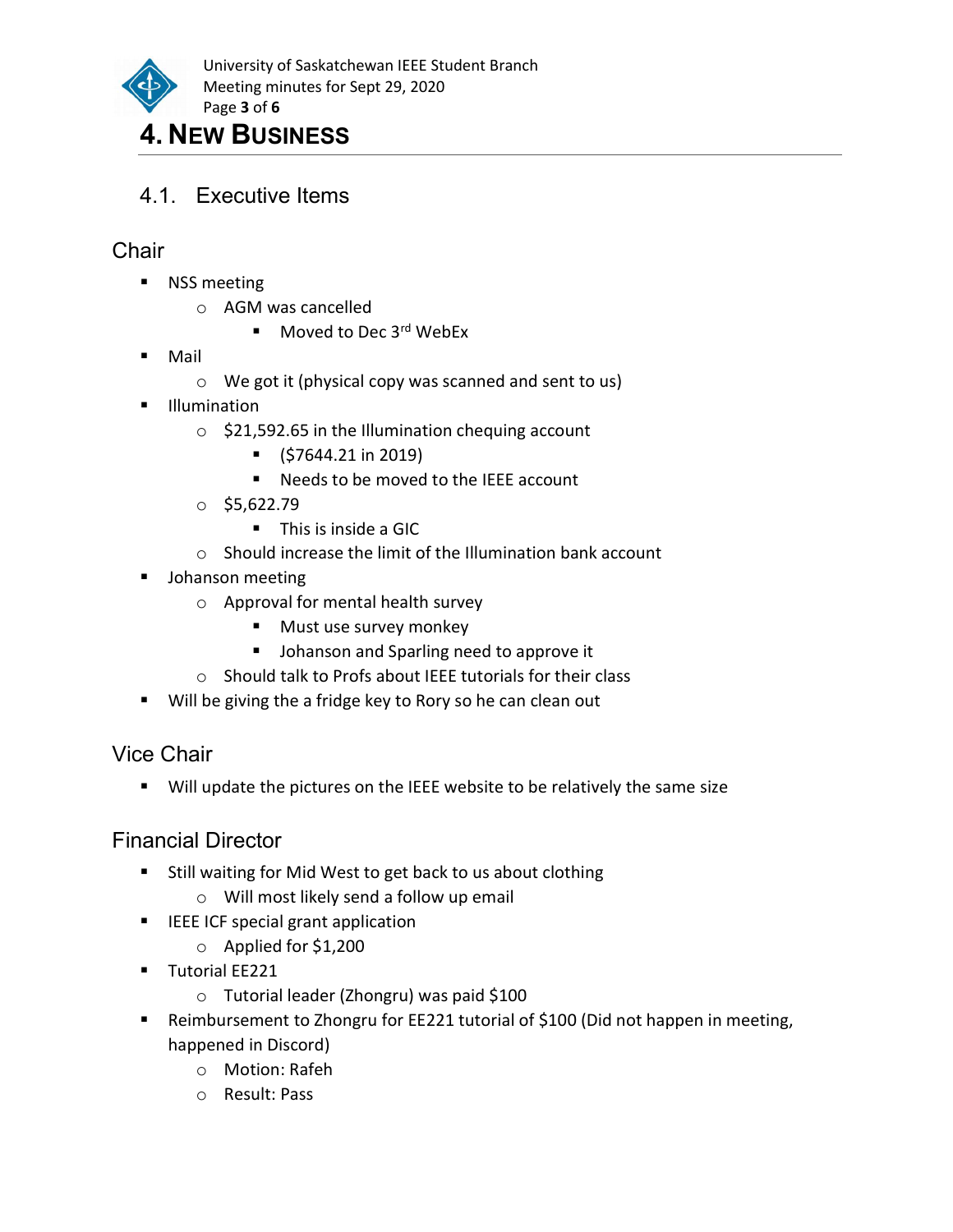

University of Saskatchewan IEEE Student Branch Meeting minutes for Sept 29, 2020 Page 4 of 6

- o Against:0
- o Abstain:2
- o For:6
- .

#### Academic Director

■ Not Present

#### Social Director

- **Still doing the Big Brothers and Big Sisters gift bags** 
	- o Still waiting for funds
	- o We can go out to buy the contents for the giftbags
- Can plan out a movie night or game night for the end of the night

#### Public Relations Director

■ Nothing to report

#### McNaughton Director

■ Nothing to report

#### Illumination Director

Vacant

#### Community Outreach Director

Making a Big Brother Big Sister donation page

#### Graduation Banquet Director

- **P** Applied for the IEEE ICF special grant over the break
	- $\circ$  \$500
	- o Waiting to hear back

# SPECIAL COMMITTEE ITEMS

#### Social Committee

• Can possibly do a movie night soon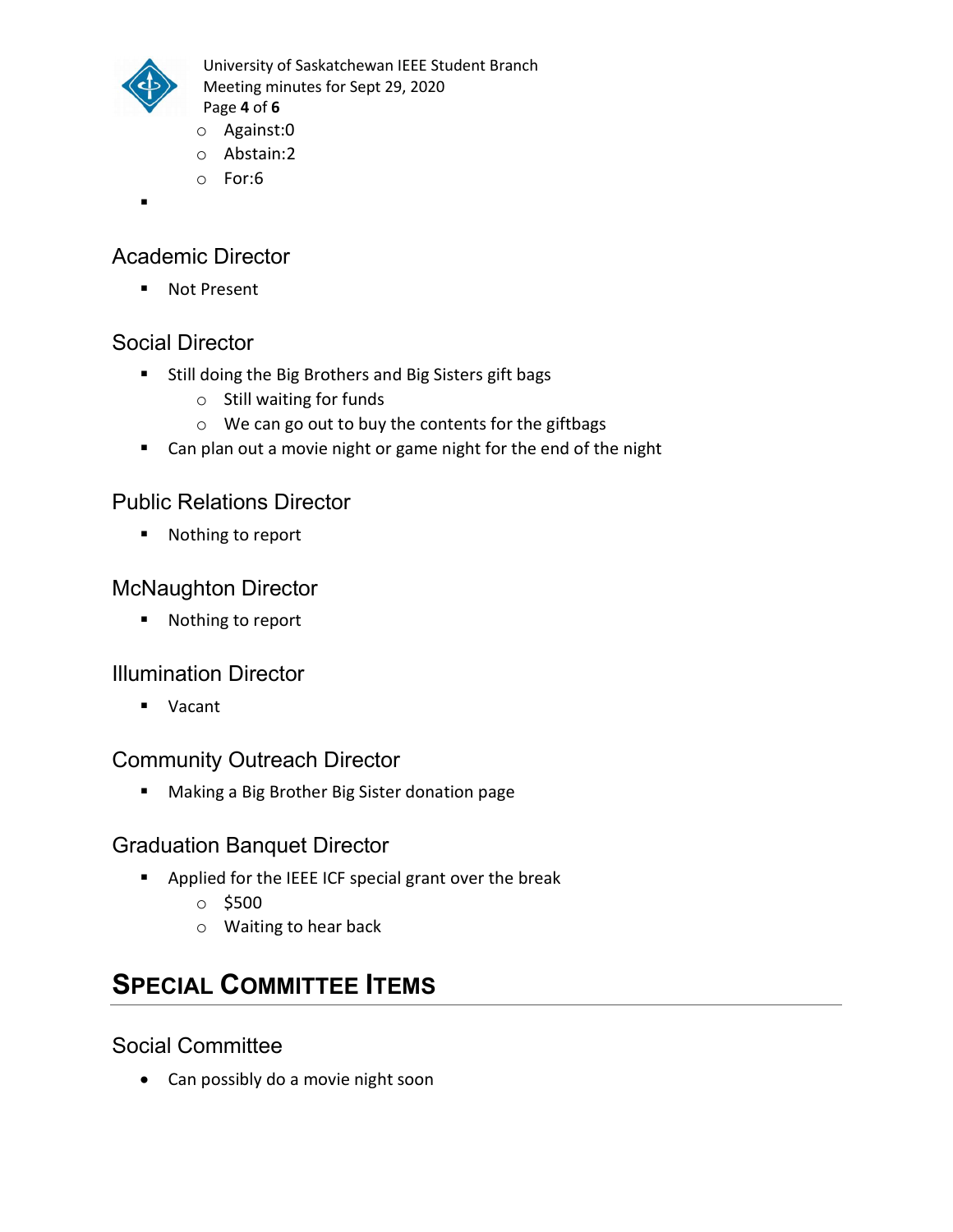

University of Saskatchewan IEEE Student Branch Meeting minutes for Sept 29, 2020 Page 5 of 6

#### Discord Manager

- Server is up to 175 members
- Server is back to level 2

# STUDENT REPRESENTATIVE COMMITTEE ITEMS

#### Graduate Student Representative

■ Nothing to Report.

#### Second Year Representative

■ Nothing to Report.

#### Third Year Representative

■ Nothing to Report.

#### Fourth Year Representative

■ Nothing to Report.

## 5. DISCUSSION

- USESF (Dayne)
	- o First council meeting two weeks ago
		- **Allocated funds (recommendations)**
	- o We can apply again for things next term
- **In Person Classes (Winter Term)** 
	- o Some in person classes and labs were chosen due to their very hands on nature such as Chem or Mech labs, most of the capstone classes for manufacturing/prototyping
	- o Only the Capstone for EE/CME

## **CLOSING**

1. Call meeting to close

Motion: Jon Result: Pass Against:0 Abstain: 0